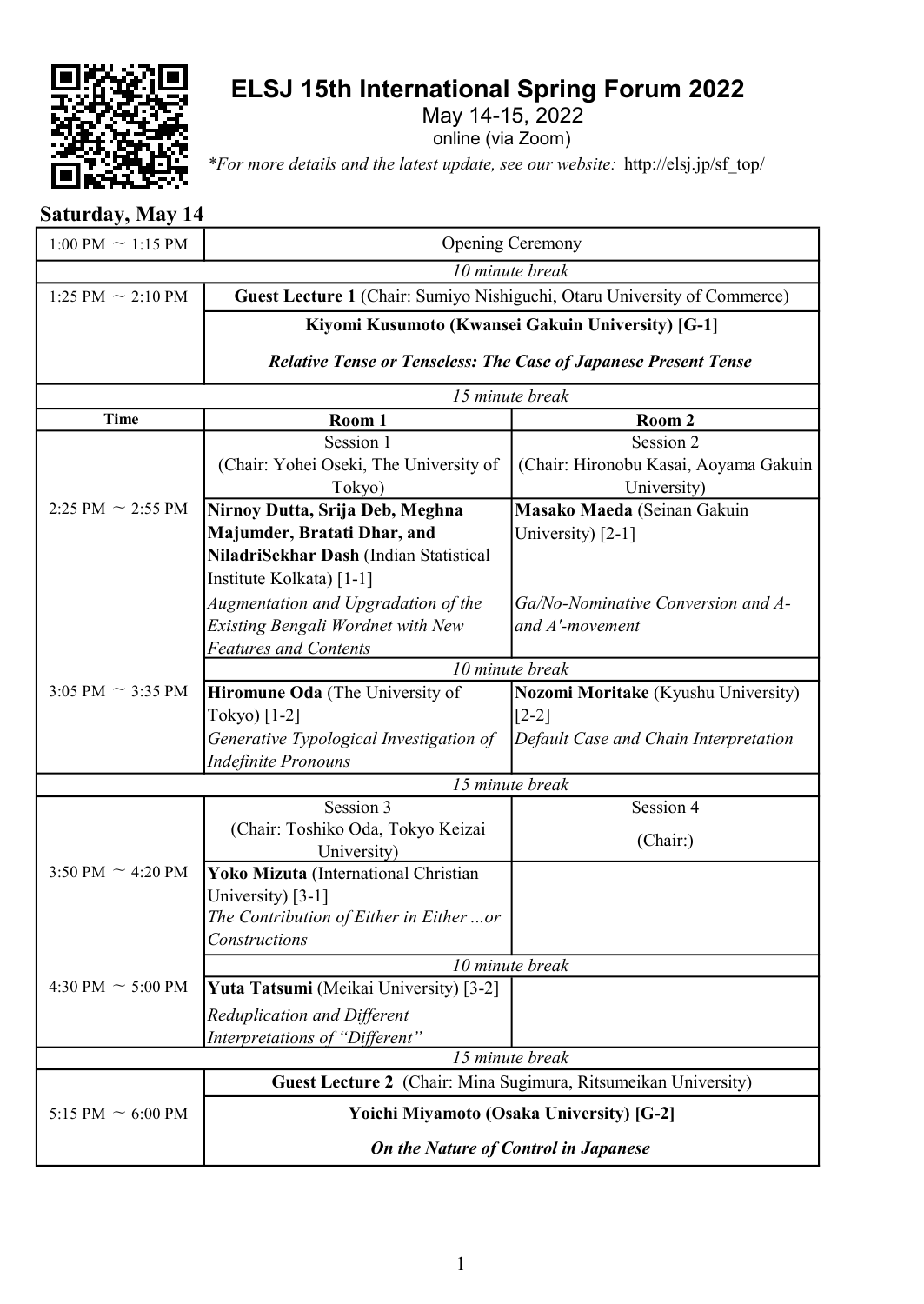## Sunday, May 15

| Room 1                                                                       | Room 2                                |
|------------------------------------------------------------------------------|---------------------------------------|
| Session 5                                                                    | Session 6                             |
| (Chair: Yusuke Imanishi, Kwansei                                             | (Chair: Shinya Hirasawa, Keio         |
| Gakuin University)                                                           | University)                           |
| Kaori Furuya (University of North                                            | Shione Takahama, Haruka Shimura,      |
| Texas) $[5-1]$                                                               | and Takuto Kimura (University of      |
|                                                                              | Tsukuba) [6-1]                        |
| The Right Sides of Japanese Sentences                                        | On the Spatial Meaning of by: A       |
|                                                                              | Semantic Network Analysis Based on    |
|                                                                              | Schema and Predominance               |
| 10 minute break                                                              |                                       |
| $10:40$ AM $\sim$ 11:10 AM Lina Bao, Hideki Maki, and Saeko                  | <b>Session Special Presentation:</b>  |
| Urushibara (Qiannan Normal University                                        | Jong-Bok Kim (Kyung Hee University)   |
| for Nationalities, Gifu University, and                                      | [6-2] Session Invited Speaker (The    |
| The University of Kitakyushu) [5-2]                                          | English Linguistics Society of Korea) |
| What Do Mongolian Case-Marked                                                | Pseudogapping in English: Move-and-   |
| Clauses Suggest?                                                             | Delete or Direct Licensing?           |
|                                                                              |                                       |
|                                                                              |                                       |
|                                                                              |                                       |
| Guest Lecture 3 (Chair: Naoki Otani, The Tokyo Univesity of Foreign Studies) |                                       |
|                                                                              |                                       |
| Leonard Talmy (University at Buffalo, State University of New York) [G-3]    |                                       |
|                                                                              |                                       |
| Targeting in Language: Unifying Deixis and Anaphora                          |                                       |
|                                                                              |                                       |
|                                                                              |                                       |
|                                                                              |                                       |
|                                                                              |                                       |
|                                                                              |                                       |
|                                                                              |                                       |
|                                                                              | 15 minute break<br>Lunch Time         |